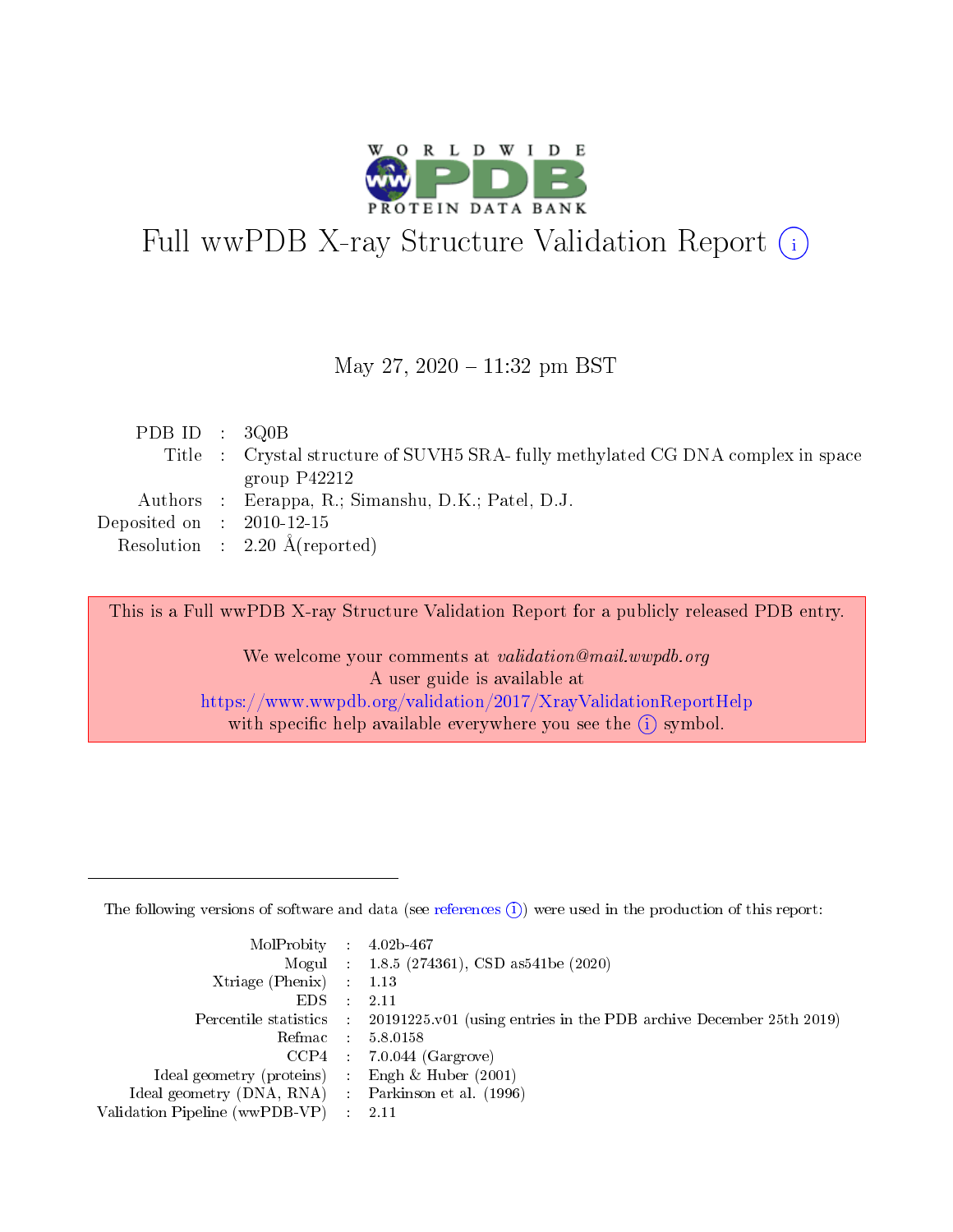# 1 [O](https://www.wwpdb.org/validation/2017/XrayValidationReportHelp#overall_quality)verall quality at a glance  $(i)$

The following experimental techniques were used to determine the structure: X-RAY DIFFRACTION

The reported resolution of this entry is 2.20 Å.

Percentile scores (ranging between 0-100) for global validation metrics of the entry are shown in the following graphic. The table shows the number of entries on which the scores are based.



| Metric                | Whole archive<br>$(\#\mathrm{Entries})$ | Similar resolution<br>$(\#\text{Entries},\,\text{resolution}\,\,\text{range}(\textup{\AA}))$ |  |  |
|-----------------------|-----------------------------------------|----------------------------------------------------------------------------------------------|--|--|
| $R_{free}$            | 130704                                  | 4898 (2.20-2.20)                                                                             |  |  |
| Clashscore            | 141614                                  | $5594(2.20-2.20)$                                                                            |  |  |
| Ramachandran outliers | 138981                                  | $5503 (2.20-2.20)$                                                                           |  |  |
| Sidechain outliers    | 138945                                  | $5504(2.20-2.20)$                                                                            |  |  |
| RSRZ outliers         | 127900                                  | $4800(2.20-2.20)$                                                                            |  |  |

The table below summarises the geometric issues observed across the polymeric chains and their fit to the electron density. The red, orange, yellow and green segments on the lower bar indicate the fraction of residues that contain outliers for  $>=3, 2, 1$  and 0 types of geometric quality criteria respectively. A grey segment represents the fraction of residues that are not modelled. The numeric value for each fraction is indicated below the corresponding segment, with a dot representing fractions <=5% The upper red bar (where present) indicates the fraction of residues that have poor fit to the electron density. The numeric value is given above the bar.

| Mol | $\mid$ Chain $\mid$ Length | Quality of chain |     |     |  |  |
|-----|----------------------------|------------------|-----|-----|--|--|
|     | 167                        | 5%<br>64%        | 23% | 11% |  |  |
|     |                            | 40%              | 60% |     |  |  |

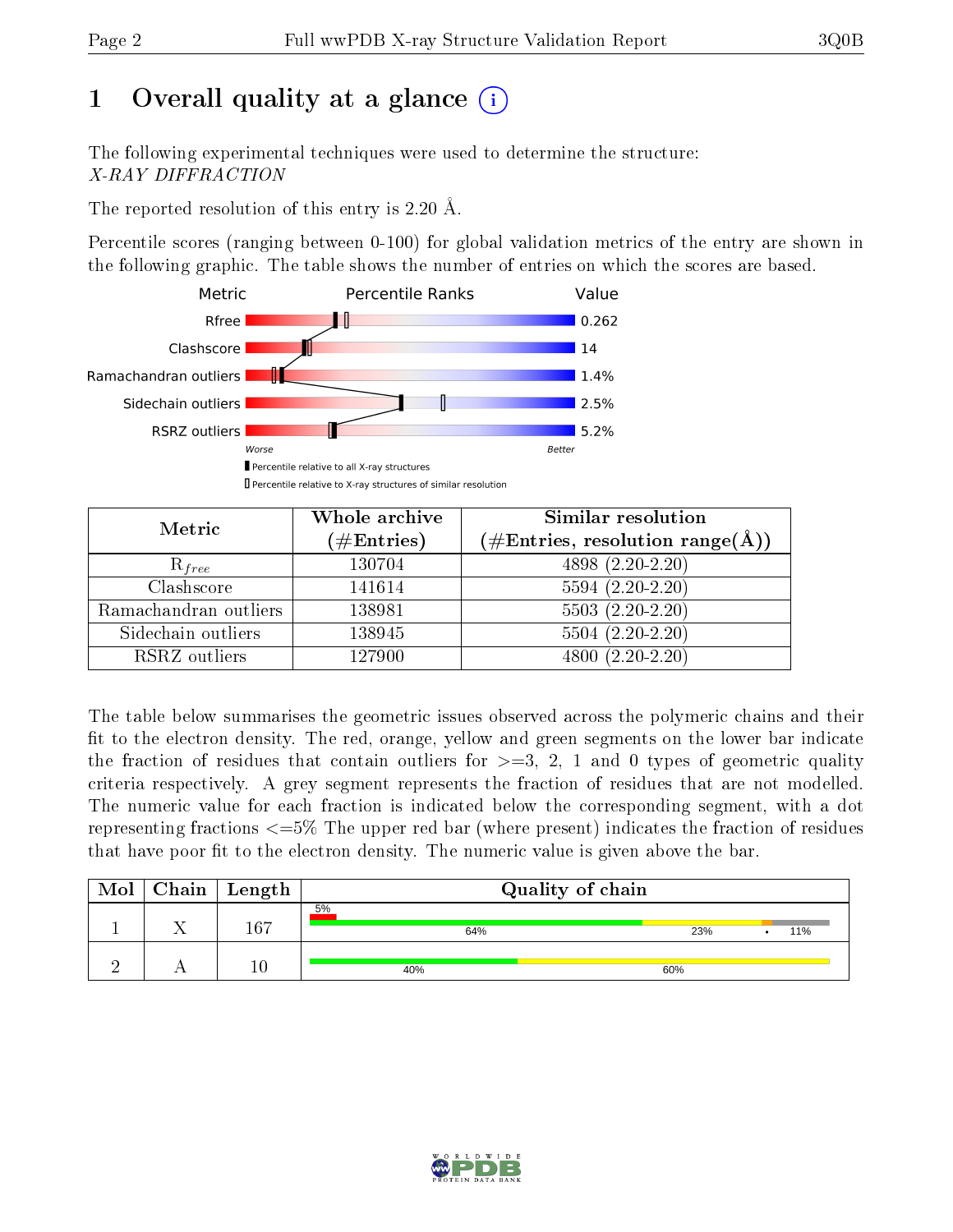# 2 Entry composition (i)

There are 3 unique types of molecules in this entry. The entry contains 1402 atoms, of which 0 are hydrogens and 0 are deuteriums.

In the tables below, the ZeroOcc column contains the number of atoms modelled with zero occupancy, the AltConf column contains the number of residues with at least one atom in alternate conformation and the Trace column contains the number of residues modelled with at most 2 atoms.

• Molecule 1 is a protein called Histone-lysine N-methyltransferase, H3 lysine-9 specific SUVH5.

| Mol | ${\rm Chain}$ | Residues | $\rm{Atoms}$  |     |     | ZeroOcc   AltConf   Trace |    |  |  |
|-----|---------------|----------|---------------|-----|-----|---------------------------|----|--|--|
|     |               | 148      | Total<br>1136 | 791 | 196 | - 217                     | Sе |  |  |

 Molecule 2 is a DNA chain called DNA (5'-D(\*AP\*CP\*TP\*AP\*(5CM)P\*GP\*TP\*AP\*GP\*  $T$ )-3').

| Mol | Chain   Residues | Atoms        |           |     | $\text{ZeroOcc}$   AltConf   Trace |  |  |  |
|-----|------------------|--------------|-----------|-----|------------------------------------|--|--|--|
|     | 10               | Total<br>203 | - 0<br>99 | -37 |                                    |  |  |  |

• Molecule 3 is water.

|  | Mol   Chain   Residues | Atoms               | ZeroOcc   AltConf |
|--|------------------------|---------------------|-------------------|
|  |                        | Total O             |                   |
|  | 19                     | Total O<br>10<br>19 |                   |

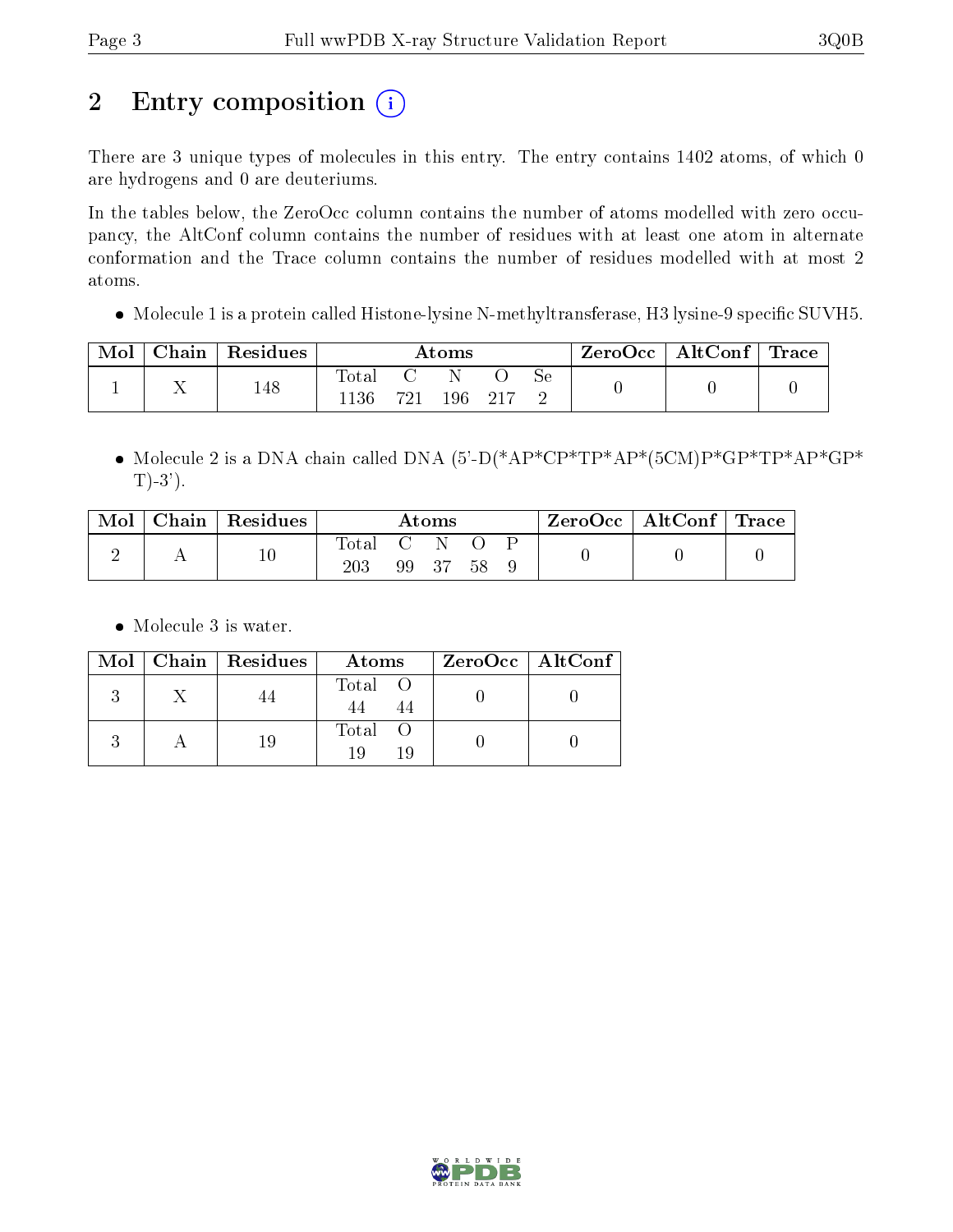## 3 Residue-property plots  $(i)$

These plots are drawn for all protein, RNA and DNA chains in the entry. The first graphic for a chain summarises the proportions of the various outlier classes displayed in the second graphic. The second graphic shows the sequence view annotated by issues in geometry and electron density. Residues are color-coded according to the number of geometric quality criteria for which they contain at least one outlier: green  $= 0$ , yellow  $= 1$ , orange  $= 2$  and red  $= 3$  or more. A red dot above a residue indicates a poor fit to the electron density (RSRZ  $> 2$ ). Stretches of 2 or more consecutive residues without any outlier are shown as a green connector. Residues present in the sample, but not in the model, are shown in grey.

• Molecule 1: Histone-lysine N-methyltransferase, H3 lysine-9 specific SUVH5



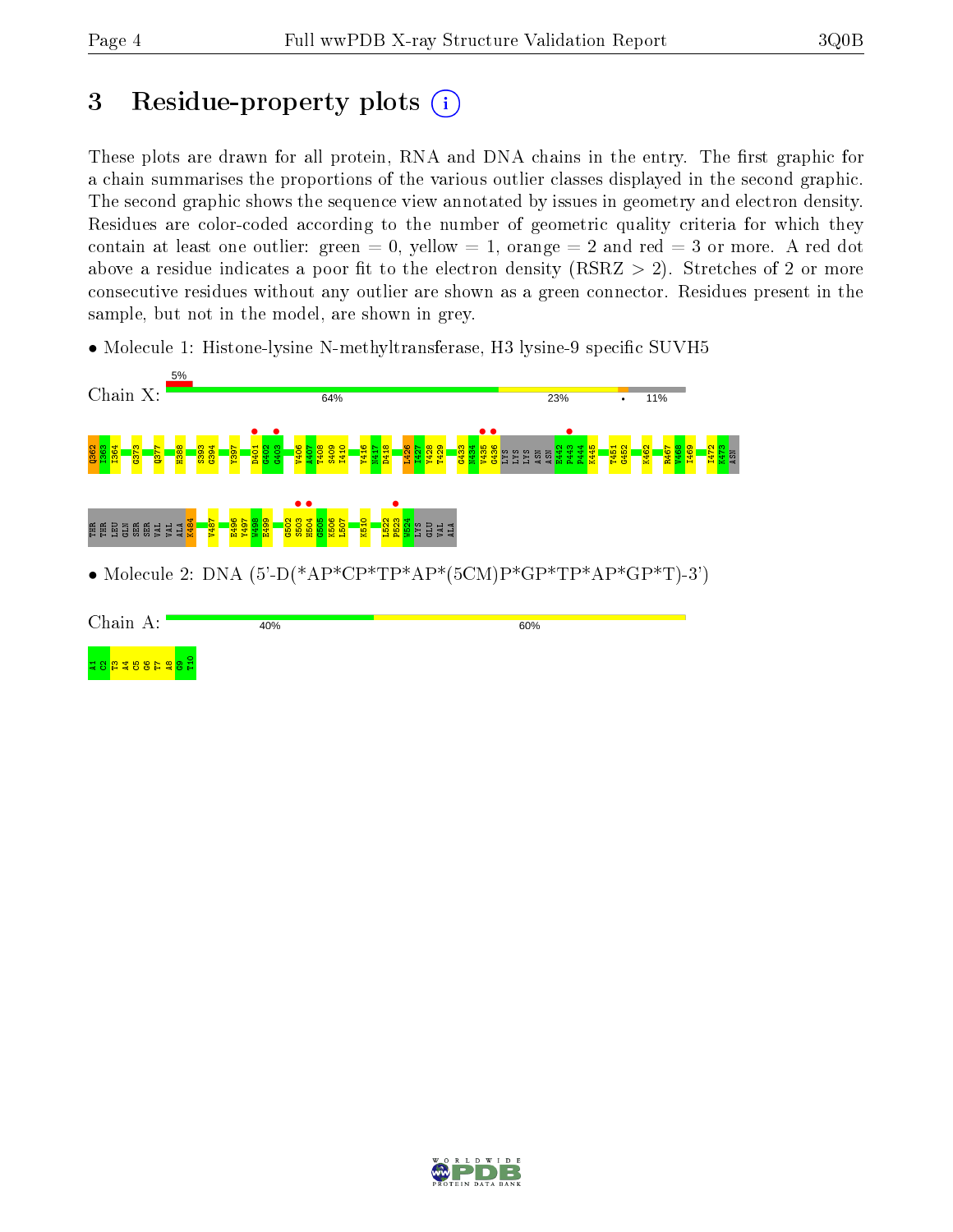# 4 Data and refinement statistics  $(i)$

| Property                                                             | Value                                           | Source     |  |
|----------------------------------------------------------------------|-------------------------------------------------|------------|--|
| $\overline{\text{Space}}$ group                                      | P 42 21 2                                       | Depositor  |  |
| Cell constants                                                       | 76.57Å 73.90Å<br>76.57Å                         |            |  |
| a, b, c, $\alpha$ , $\beta$ , $\gamma$                               | $90.00^\circ$<br>$90.00^\circ$<br>$90.00^\circ$ | Depositor  |  |
| Resolution $(\AA)$                                                   | 26.59<br>2.20<br>$\frac{1}{2}$                  | Depositor  |  |
|                                                                      | 33.99<br>$-2.09$                                | <b>EDS</b> |  |
| % Data completeness                                                  | $99.7(26.59-2.20)$                              | Depositor  |  |
| (in resolution range)                                                | 99.4 (33.99-2.09)                               | <b>EDS</b> |  |
| $R_{merge}$                                                          | 0.05                                            | Depositor  |  |
| $\frac{R_{sym}}{{}1}$                                                | 0.05                                            | Depositor  |  |
|                                                                      | 2.24 (at $2.10\text{\AA}$ )                     | Xtriage    |  |
| Refinement program                                                   | PHENIX (phenix.refine)                          | Depositor  |  |
|                                                                      | $0.217$ , $0.252$                               | Depositor  |  |
| $R, R_{free}$                                                        | 0.225<br>0.262<br>$\sim$ , $\sim$               | DCC        |  |
| $R_{free}$ test set                                                  | 666 reflections $(4.96\%)$                      | wwPDB-VP   |  |
| Wilson B-factor $(A^2)$                                              | 48.4                                            | Xtriage    |  |
| Anisotropy                                                           | 0.113                                           | Xtriage    |  |
| Bulk solvent $k_{sol}(e/\mathring{A}^3)$ , $B_{sol}(\mathring{A}^2)$ | $0.32$ , 47.2                                   | <b>EDS</b> |  |
| L-test for twinning <sup>2</sup>                                     | $< L >$ = 0.50, $< L^2 >$ = 0.33                | Xtriage    |  |
| Estimated twinning fraction                                          | $0.020$ for $-h,-l,-k$                          |            |  |
|                                                                      | $0.009$ for $l, -k, h$                          | Xtriage    |  |
| $F_o, F_c$ correlation                                               | 0.95                                            | <b>EDS</b> |  |
| Total number of atoms                                                | 1402                                            | wwPDB-VP   |  |
| Average B, all atoms $(A^2)$                                         | 44.0                                            | wwPDB-VP   |  |

Xtriage's analysis on translational NCS is as follows: The largest off-origin peak in the Patterson function is  $4.88\%$  of the height of the origin peak. No significant pseudotranslation is detected.

<sup>&</sup>lt;sup>2</sup>Theoretical values of  $\langle |L| \rangle$ ,  $\langle L^2 \rangle$  for acentric reflections are 0.5, 0.333 respectively for untwinned datasets, and 0.375, 0.2 for perfectly twinned datasets.



<span id="page-4-1"></span><span id="page-4-0"></span><sup>1</sup> Intensities estimated from amplitudes.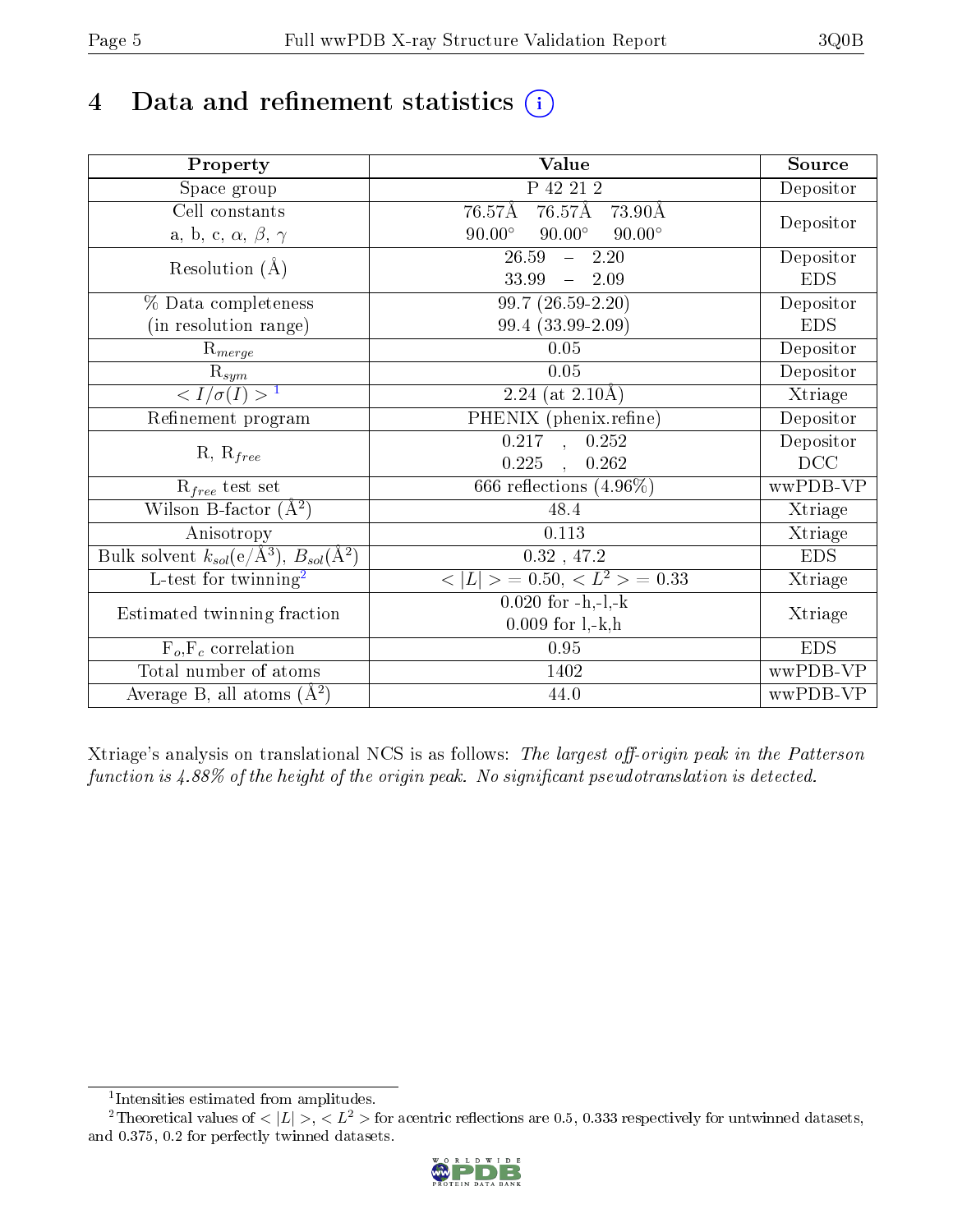## 5 Model quality  $(i)$

### 5.1 Standard geometry  $(i)$

Bond lengths and bond angles in the following residue types are not validated in this section: 5CM

The Z score for a bond length (or angle) is the number of standard deviations the observed value is removed from the expected value. A bond length (or angle) with  $|Z| > 5$  is considered an outlier worth inspection. RMSZ is the root-mean-square of all Z scores of the bond lengths (or angles).

| Mol           | Chain |      | <b>Bond lengths</b> | Bond angles |             |  |
|---------------|-------|------|---------------------|-------------|-------------|--|
|               |       | RMSZ | $\# Z  > 5$         | RMSZ        | $\ Z\  > 5$ |  |
|               |       | 0.40 | 0/1154              | 0.53        | 0/1556      |  |
| $\mathcal{D}$ |       | 0.74 | 0/204               | 1.37        | 0/311       |  |
| АH            | Аll   | 0.47 | 0/1358              | 0.74        | /1867       |  |

There are no bond length outliers.

There are no bond angle outliers.

There are no chirality outliers.

There are no planarity outliers.

#### $5.2$  Too-close contacts  $(i)$

In the following table, the Non-H and H(model) columns list the number of non-hydrogen atoms and hydrogen atoms in the chain respectively. The H(added) column lists the number of hydrogen atoms added and optimized by MolProbity. The Clashes column lists the number of clashes within the asymmetric unit, whereas Symm-Clashes lists symmetry related clashes.

|  |      |      |    | Mol   Chain   Non-H   H(model)   H(added)   Clashes   Symm-Clashes |
|--|------|------|----|--------------------------------------------------------------------|
|  | 1136 | 1120 |    |                                                                    |
|  | 203  |      |    |                                                                    |
|  |      |      |    |                                                                    |
|  |      |      |    |                                                                    |
|  |      | 1937 | 2t |                                                                    |

The all-atom clashscore is defined as the number of clashes found per 1000 atoms (including hydrogen atoms). The all-atom clashscore for this structure is 14.

All (35) close contacts within the same asymmetric unit are listed below, sorted by their clash magnitude.

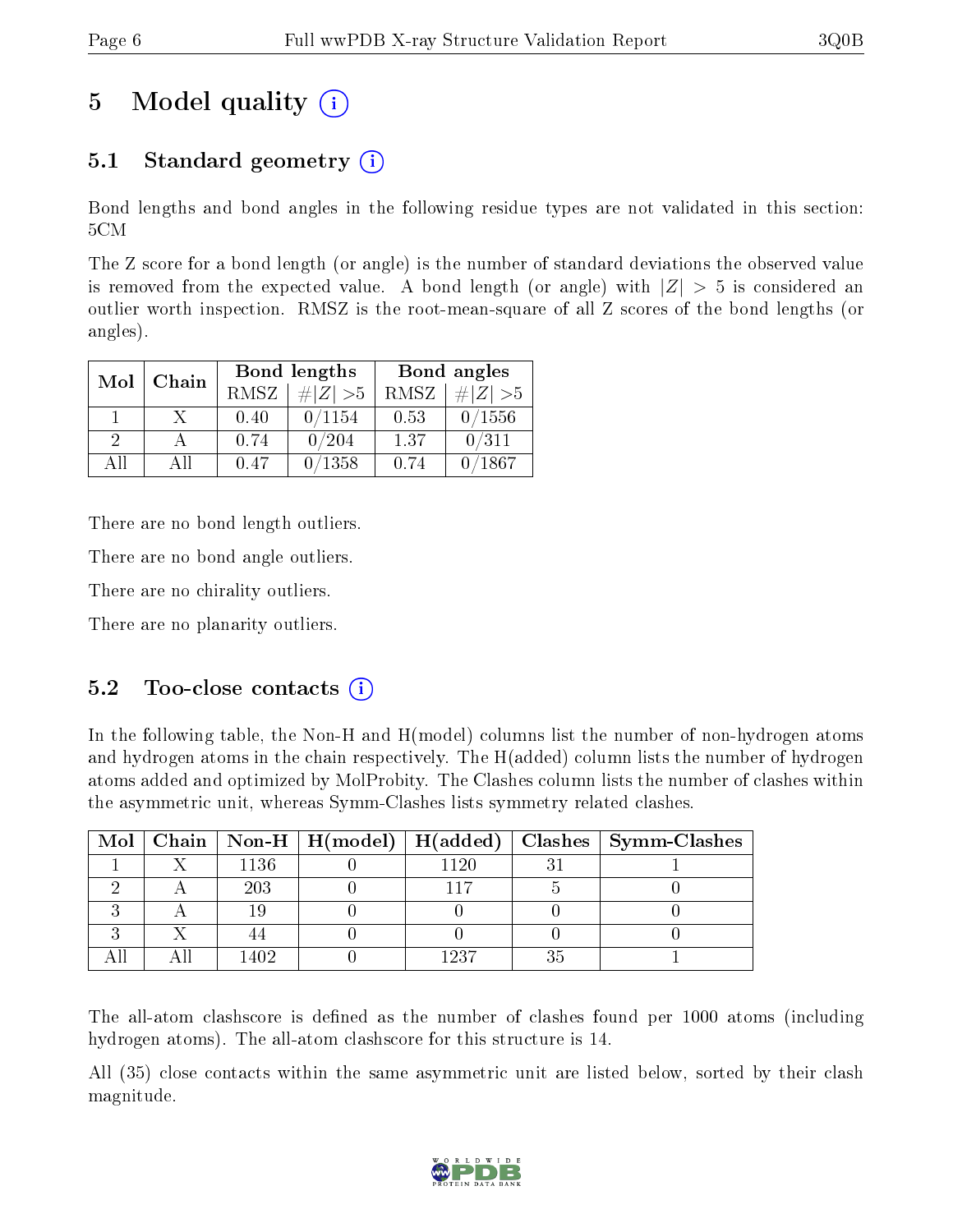| Atom-1             | Atom-2              | Interatomic  | Clash         |  |
|--------------------|---------------------|--------------|---------------|--|
|                    |                     | distance (Å) | overlap $(A)$ |  |
| 2:A:3:DT:H2"       | 2:A:4:DA:H5"        | 1.46         | 0.94          |  |
| 1:X:504:HIS:HD2    | 1:X:506:LYS:H       | 1.14         | 0.90          |  |
| 2: A:6:DG:H2"      | 2:A:7:DT:H5"        | 1.61         | 0.81          |  |
| 1:X:388:HIS:HD2    | 1: X:409: SER:OG    | 1.80         | 0.64          |  |
| 1:X:451:THR:HG22   | 1:X:452:GLY:H       | 1.61         | 0.64          |  |
| 2:A:3:DT:C2'       | 2:A:4:DA:H5"        | 2.26         | 0.61          |  |
| 1:X:451:THR:HG22   | 1: X:452: GLY:N     | 2.19         | 0.57          |  |
| 1:X:504:HIS:CD2    | 1:X:506:LYS:HB2     | 2.39         | 0.57          |  |
| 1:X:397:TYR:OH     | 1:X:451:THR:HG23    | 2.07         | 0.55          |  |
| 1:X:435:VAL:O      | 1: X:436: GLY: C    | 2.44         | 0.55          |  |
| 2:A:7:DT:H2"       | 2:A:8:DA:C8         | 2.42         | 0.55          |  |
| 1:X:504:HIS:HD2    | 1: X:506: LYS:N     | 1.95         | 0.55          |  |
| 1:X:435:VAL:HG12   | 1:X:436:GLY:H       | 1.73         | 0.53          |  |
| 1:X:373:GLY:HA2    | 1:X:522:LEU:HD21    | 1.90         | 0.53          |  |
| 1:X:426:LEU:HD21   | 1:X:428:TYR:HB2     | 1.89         | 0.53          |  |
| 1:X:406:VAL:HG11   | 1:X:462:LYS:HG3     | 1.94         | 0.48          |  |
| 1: X: 502: GLY: C  | 1: X:504: HIS:H     | 2.17         | 0.48          |  |
| 1:X:435:VAL:HG12   | 1: X:436: GLY:N     | 2.28         | 0.48          |  |
| 1:X:522:LEU:HA     | 1:X:523:PRO:HD3     | 1.73         | 0.47          |  |
| 1:X:418:ASP:OD2    | 2:A:5:5CM:N3        | 2.48         | 0.47          |  |
| 1:X:416:TYR:HB3    | 1:X:429:THR:HB      | 1.99         | 0.45          |  |
| 1:X:388:HIS:CD2    | 1:X:409:SER:OG      | 2.65         | 0.44          |  |
| 1: X:426:LEU:C     | 1:X:426:LEU:HD23    | 2.38         | 0.44          |  |
| 1:X:497:TYR:HA     | 1:X:510:LYS:O       | 2.17         | 0.44          |  |
| 1:X:504:HIS:CD2    | 1:X:506:LYS:H       | 2.07         | 0.43          |  |
| 1:X:499:GLU:HB3    | 1:X:507:LEU:HD11    | 1.99         | 0.43          |  |
| 1:X:472:ILE:HD13   | 1:X:487:VAL:CG2     | 2.49         | 0.43          |  |
| 1:X:388:HIS:HE1    | 1: X:393: SER: O    | 2.03         | 0.42          |  |
| 1:X:364:ILE:HG12   | 1:X:408:THR:HG22    | 2.01         | 0.42          |  |
| 1: X: 362: GLN: HA | 1: X: 362: GLN: OE1 | 2.20         | 0.41          |  |
| 1:X:409:SER:HA     | 1:X:467:ARG:O       | 2.21         | 0.41          |  |
| 1:X:377:GLN:CD     | 1:X:484:LYS:HD2     | 2.41         | 0.41          |  |
| 1:X:433:GLY:HA2    | 1:X:445:LYS:HG3     | 2.01         | 0.41          |  |
| 1: X:394: GLY:O    | 1:X:410:ILE:HA      | 2.21         | 0.40          |  |
| 1:X:469:ILE:N      | 1:X:469:ILE:HD12    | 2.37         | 0.40          |  |

All (1) symmetry-related close contacts are listed below. The label for Atom-2 includes the symmetry operator and encoded unit-cell translations to be applied.

| Atom-1          | Atom-2                             | Interatomic<br>distance $(A)$ | Clash<br>overlap (A |
|-----------------|------------------------------------|-------------------------------|---------------------|
| 1:X:496:GLU:OE1 | $^+$ 1:X:496:GLU:OE1[2 $^+$<br>565 | 2.16                          | 0.04                |

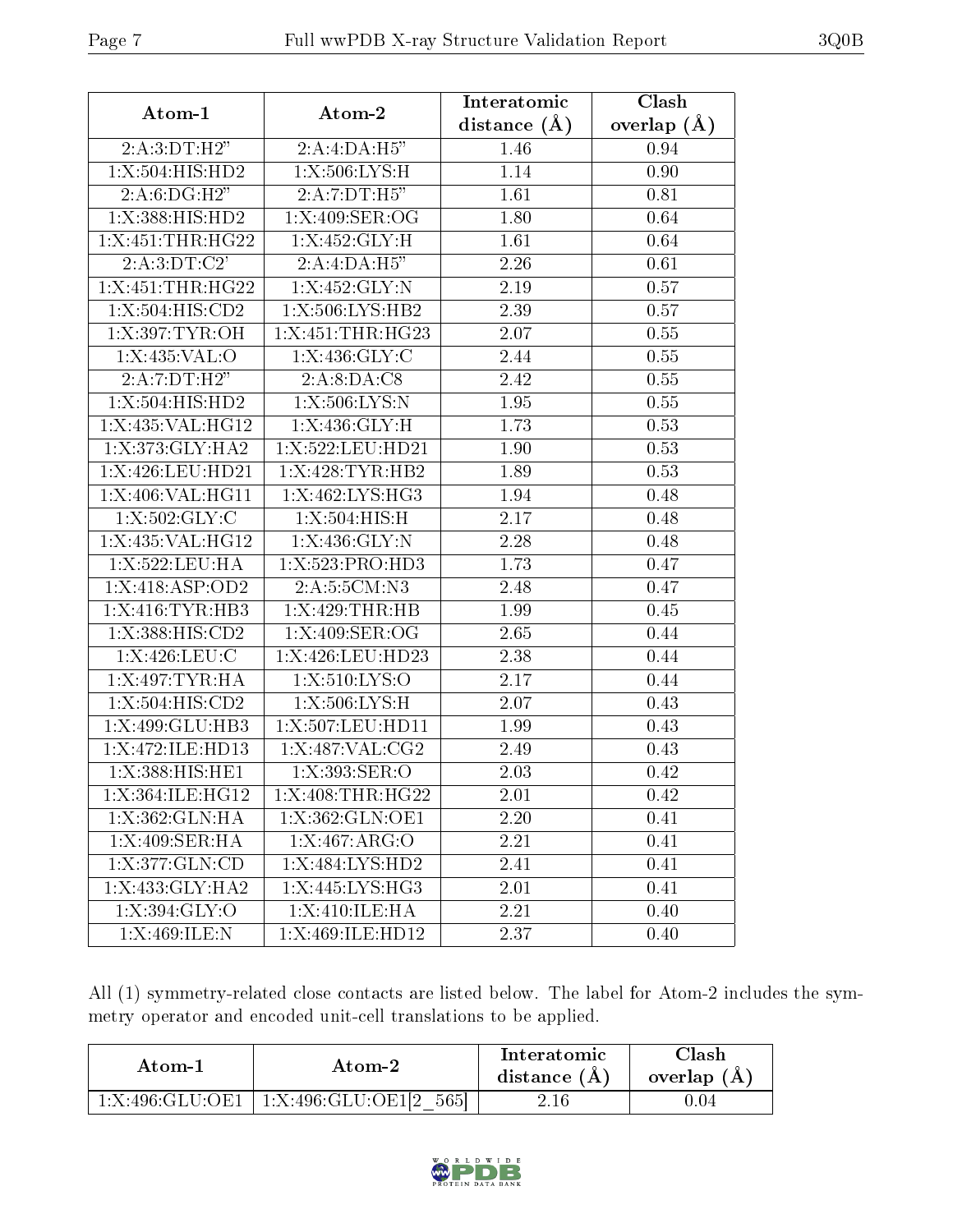### 5.3 Torsion angles (i)

#### 5.3.1 Protein backbone  $(i)$

In the following table, the Percentiles column shows the percent Ramachandran outliers of the chain as a percentile score with respect to all X-ray entries followed by that with respect to entries of similar resolution.

The Analysed column shows the number of residues for which the backbone conformation was analysed, and the total number of residues.

| Mol   Chain | Analysed                                |  |          | $\perp$ Favoured   Allowed   Outliers   Percentiles                                |
|-------------|-----------------------------------------|--|----------|------------------------------------------------------------------------------------|
|             | $142/167$ (85\%)   132 (93\%)   8 (6\%) |  | $2(1\%)$ | $\begin{array}{ c c c c c }\n\hline\n\text{1} & \text{11} & \text{8}\n\end{array}$ |

All (2) Ramachandran outliers are listed below:

| Mol | Chain | Res | l'ype |
|-----|-------|-----|-------|
|     |       |     |       |
|     |       |     |       |

#### 5.3.2 Protein sidechains  $(i)$

In the following table, the Percentiles column shows the percent sidechain outliers of the chain as a percentile score with respect to all X-ray entries followed by that with respect to entries of similar resolution.

The Analysed column shows the number of residues for which the sidechain conformation was analysed, and the total number of residues.

| Mol   Chain | Analysed                               | Rotameric   Outliers   Percentiles |           |  |
|-------------|----------------------------------------|------------------------------------|-----------|--|
|             | $122/142(86\%)$   119 (98\%)   3 (2\%) |                                    | 47 <br>60 |  |

All (3) residues with a non-rotameric sidechain are listed below:

| Mol | Chain | Res | Type |
|-----|-------|-----|------|
|     |       | 362 | GL N |
|     |       | 426 | LEU  |
|     |       | 484 |      |

Some sidechains can be flipped to improve hydrogen bonding and reduce clashes. All (5) such sidechains are listed below:

| Iol | Chain | Res | 'oe |
|-----|-------|-----|-----|
|     |       |     |     |

Continued on next page...

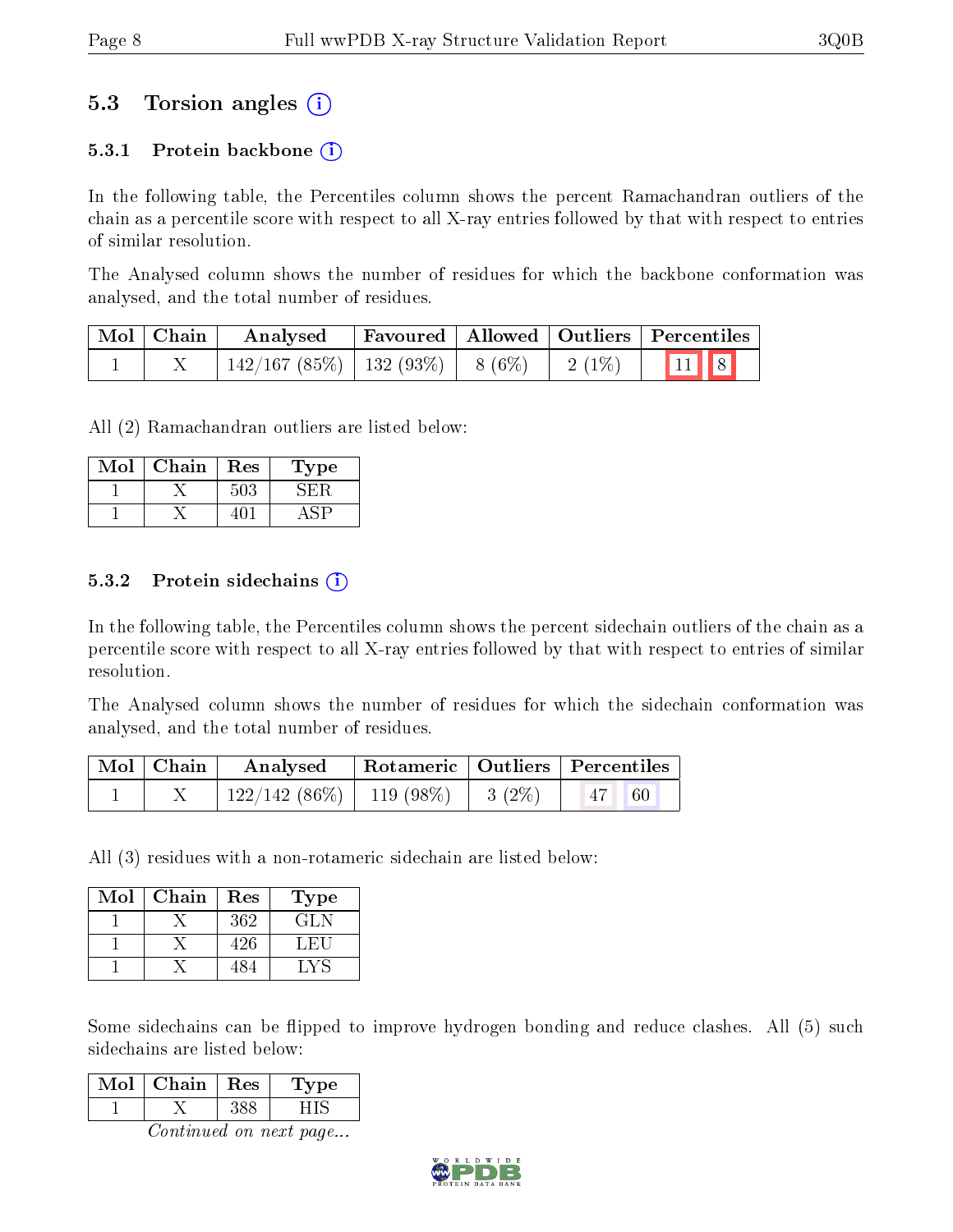Continued from previous page...

| Mol | Chain | Res | Type       |
|-----|-------|-----|------------|
|     |       | 392 | <b>GLN</b> |
|     |       | 448 | <b>GLN</b> |
|     |       | 485 | ASN        |
|     |       | 504 | НIS        |

#### 5.3.3 RNA  $(i)$

There are no RNA molecules in this entry.

#### 5.4 Non-standard residues in protein, DNA, RNA chains  $(i)$

1 non-standard protein/DNA/RNA residue is modelled in this entry.

In the following table, the Counts columns list the number of bonds (or angles) for which Mogul statistics could be retrieved, the number of bonds (or angles) that are observed in the model and the number of bonds (or angles) that are defined in the Chemical Component Dictionary. The Link column lists molecule types, if any, to which the group is linked. The Z score for a bond length (or angle) is the number of standard deviations the observed value is removed from the expected value. A bond length (or angle) with  $|Z| > 2$  is considered an outlier worth inspection. RMSZ is the root-mean-square of all Z scores of the bond lengths (or angles).

| $\vert$ Mol $\vert$ Type $\vert$ Chain $\vert$ Res $\vert$ |     |  | $\perp$ Link |            | Bond lengths |         |                       | Bond angles |                            |
|------------------------------------------------------------|-----|--|--------------|------------|--------------|---------|-----------------------|-------------|----------------------------|
|                                                            |     |  |              | Counts     | RMSZ         | #Z  > 2 | Counts   RMSZ $\vert$ |             | #Z  > 2                    |
|                                                            | 5CM |  |              | 15, 21, 22 |              | 5(33%)  | $+19,30,33$           | 1.14        | $\mid 2\ (10\%) \mid \mid$ |

In the following table, the Chirals column lists the number of chiral outliers, the number of chiral centers analysed, the number of these observed in the model and the number defined in the Chemical Component Dictionary. Similar counts are reported in the Torsion and Rings columns. '-' means no outliers of that kind were identified.

|     |  |  | Mol   Type   Chain   Res   Link   Chirals   Torsions   Rings |  |
|-----|--|--|--------------------------------------------------------------|--|
| 5CM |  |  | $0/4/21/22$   $0/2/2/2$                                      |  |

All (5) bond length outliers are listed below:

| Mol | Chain | $\operatorname{Res}$ | Type | Atoms   | Z     | $\big\{\lvert\text{Observed}(\text{A})\rvert\}$ | Ideal(A) |
|-----|-------|----------------------|------|---------|-------|-------------------------------------------------|----------|
| 2   |       | 5                    | 5CM  | $C4-N3$ | 10.96 | 1.50                                            | 1.35     |
| 2   |       | 5                    | 5CM  | $C5-C4$ | 10.43 | 1.57                                            | 1.41     |
|     |       | 5                    | 5CM  | $C2-N3$ | 8.24  | 1.54                                            | 1.38     |
|     |       | 5                    | 5CM  | $C6-C5$ | 5.28  | 1.54                                            | 1.40     |
|     |       | 5                    | 5CM  | $C4-N4$ | 4.53  | 1.45                                            | 1.34     |

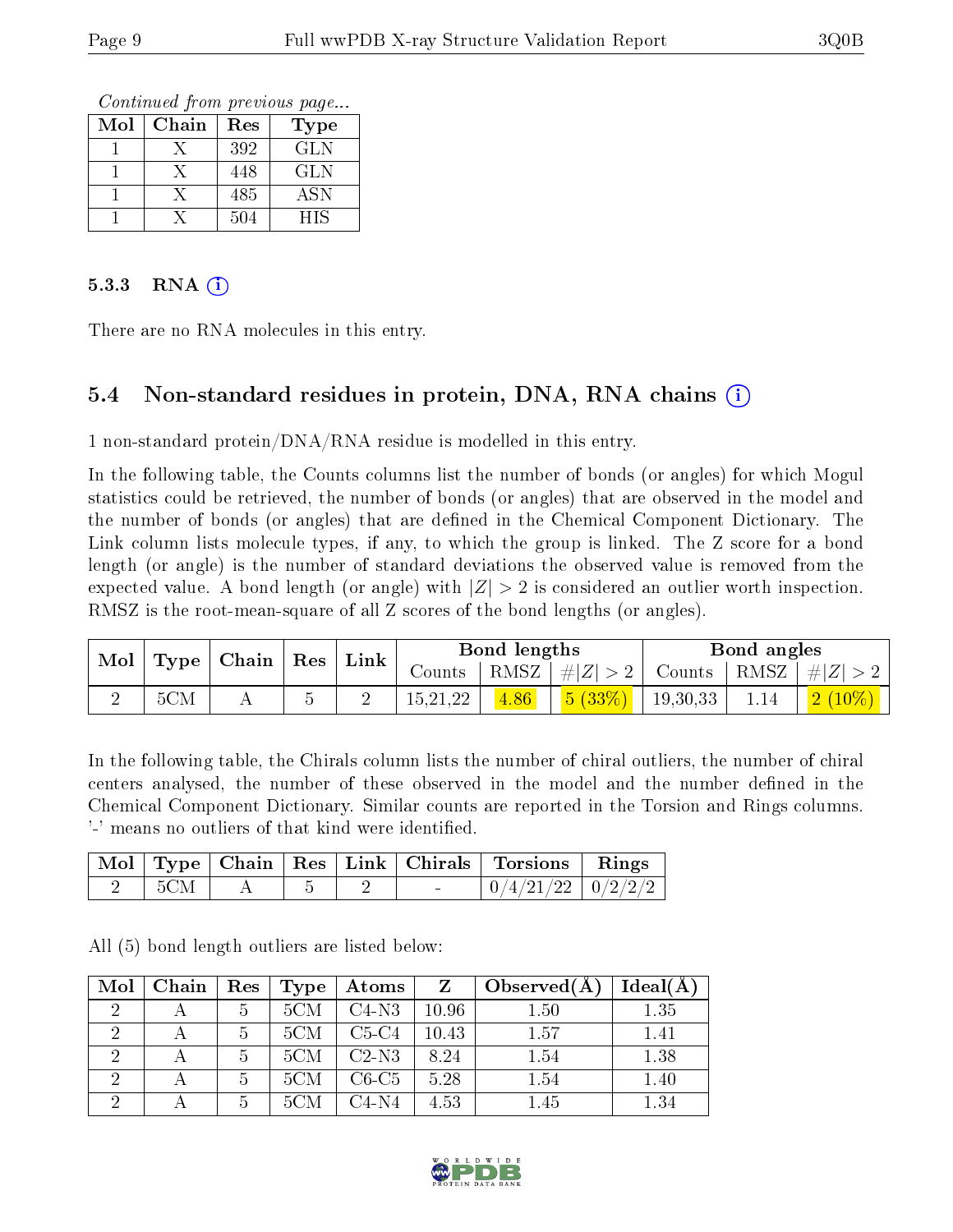| Mol | Chain | $\perp$ Res $\perp$ | Type | Atoms                         | $\bullet$ Observed( $^o$ )   Ideal( $^o$ ) |        |
|-----|-------|---------------------|------|-------------------------------|--------------------------------------------|--------|
|     |       |                     | 5CM  | $\vert$ C2-N3-C4 $\vert$ 3.13 | 119.80                                     | 116 02 |
|     |       |                     | 5CM  | $C5-C6-N1$   -2.80            | 119.18                                     | 122.19 |

All (2) bond angle outliers are listed below:

There are no chirality outliers.

There are no torsion outliers.

There are no ring outliers.

1 monomer is involved in 1 short contact:

|  |      | Mol   Chain   Res   Type   Clashes   Symm-Clashes |
|--|------|---------------------------------------------------|
|  | -5CM |                                                   |

#### 5.5 Carbohydrates  $(i)$

There are no carbohydrates in this entry.

#### 5.6 Ligand geometry (i)

There are no ligands in this entry.

#### 5.7 [O](https://www.wwpdb.org/validation/2017/XrayValidationReportHelp#nonstandard_residues_and_ligands)ther polymers  $(i)$

There are no such residues in this entry.

#### 5.8 Polymer linkage issues (i)

There are no chain breaks in this entry.

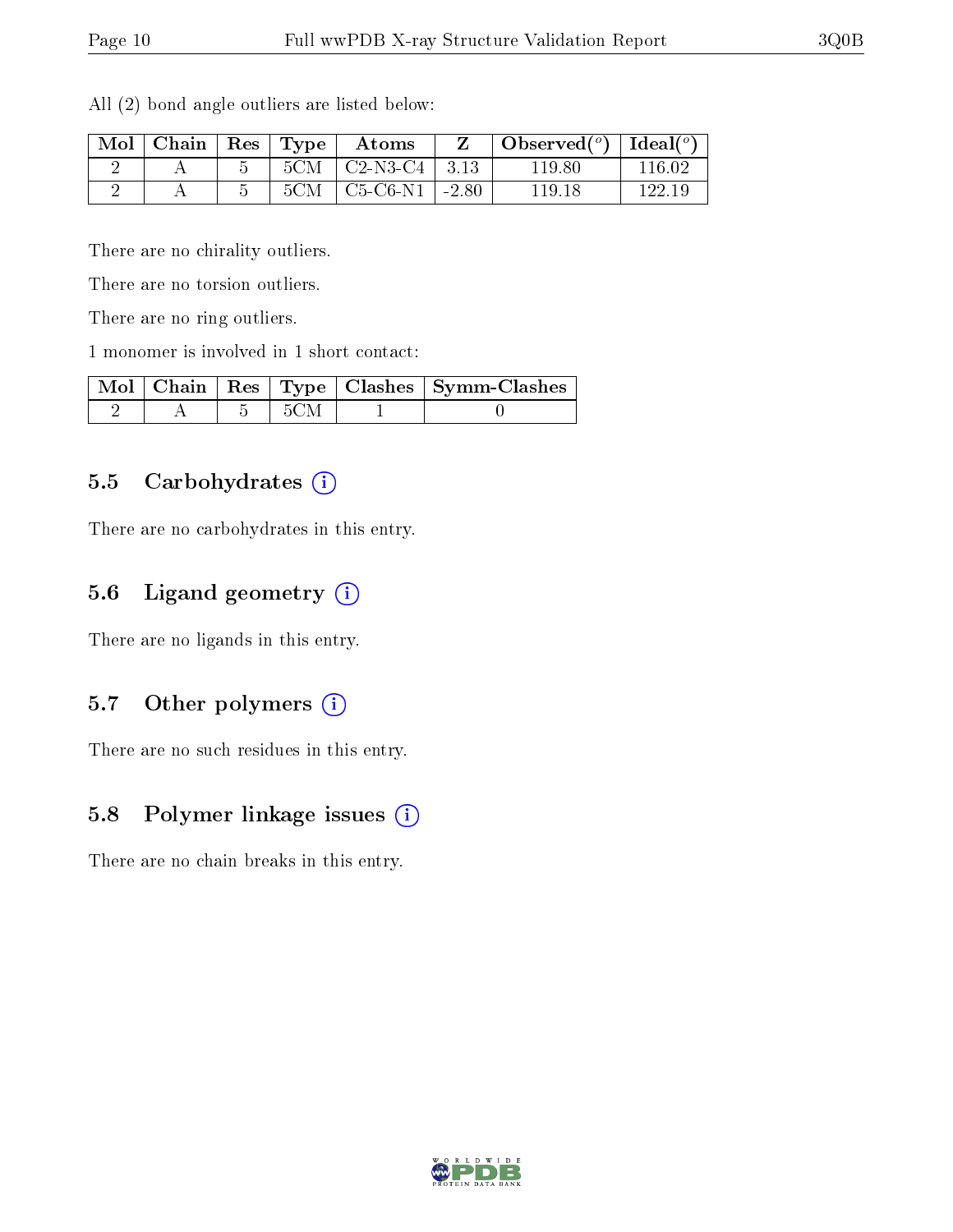## 6 Fit of model and data  $\left( \cdot \right)$

### 6.1 Protein, DNA and RNA chains (i)

In the following table, the column labelled  $#RSRZ>2'$  contains the number (and percentage) of RSRZ outliers, followed by percent RSRZ outliers for the chain as percentile scores relative to all X-ray entries and entries of similar resolution. The OWAB column contains the minimum, median,  $95<sup>th</sup>$  percentile and maximum values of the occupancy-weighted average B-factor per residue. The column labelled  $Q< 0.9$  lists the number of (and percentage) of residues with an average occupancy less than 0.9.

| Mol | Chain | Analysed        | ${ <\hspace{-1.5pt}{\mathrm{RSRZ}} \hspace{-1.5pt}>}$ | $\#\text{RSRZ}{>}2$     | $OWAB(A^2)$     | $\rm Q\textcolor{black}{<}0.9$ |
|-----|-------|-----------------|-------------------------------------------------------|-------------------------|-----------------|--------------------------------|
|     |       | 146/167(87%)    | $-0.02$                                               | 24 <br> 25 <br>$8(5\%)$ | 28, 42, 70, 85  |                                |
|     |       | $9/10(90\%)$    | $-0.07$                                               | $0$   100   100         | 137, 40, 51, 53 |                                |
| All | All   | $155/177$ (87%) | $-0.02$                                               | $8(5\%)$ 27<br>26       | 28, 42, 70, 85  |                                |

All (8) RSRZ outliers are listed below:

| Mol | Chain | Res | Type       | <b>RSRZ</b> |  |
|-----|-------|-----|------------|-------------|--|
|     | Х     | 403 | <b>GLY</b> | 2.9         |  |
| 1   | Х     | 503 | SER.       | 2.9         |  |
| 1   | Х     | 436 | <b>GLY</b> | 2.7         |  |
| 1   | X     | 401 | <b>ASP</b> | 2.5         |  |
| 1   | X     | 443 | <b>PRO</b> | 2.3         |  |
| 1   | Х     | 504 | HIS        | 2.3         |  |
|     | Х     | 523 | PRO        | 2.3         |  |
|     | X     | 435 | VAL        | 2.2         |  |

#### 6.2 Non-standard residues in protein, DNA, RNA chains (i)

In the following table, the Atoms column lists the number of modelled atoms in the group and the number defined in the chemical component dictionary. The B-factors column lists the minimum, median,  $95<sup>th</sup>$  percentile and maximum values of B factors of atoms in the group. The column labelled  $Q< 0.9$ ' lists the number of atoms with occupancy less than 0.9.

|  |  |                 |      |      | $\vert$ Mol $\vert$ Type $\vert$ Chain $\vert$ Res $\vert$ Atoms $\vert$ RSCC $\vert$ RSR $\vert$ B-factors(A <sup>2</sup> ) $\vert$ Q<0.9 |  |
|--|--|-----------------|------|------|--------------------------------------------------------------------------------------------------------------------------------------------|--|
|  |  | $20\,/\:\!\!21$ | 0.95 | 0.15 | 26, 32, 34, 36                                                                                                                             |  |

#### 6.3 Carbohydrates (i)

There are no carbohydrates in this entry.